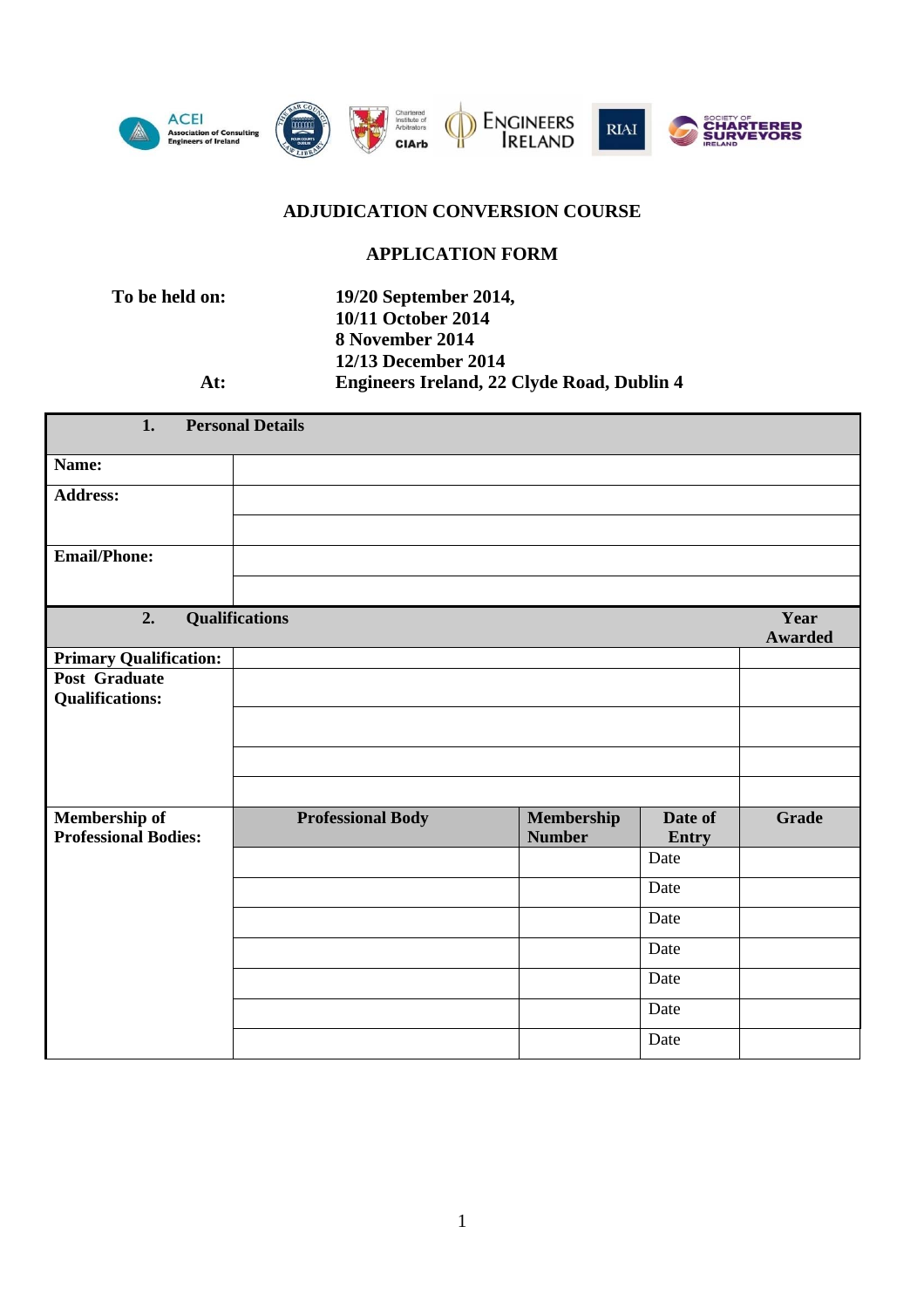|      | 3.                                                                                           | <b>Professional Experience:</b> |                 |  |
|------|----------------------------------------------------------------------------------------------|---------------------------------|-----------------|--|
|      | (Please summarise your professional experience starting with the most recent. If you feel it |                                 |                 |  |
|      | appropriate a recent CV may be appended):                                                    |                                 |                 |  |
| From | <b>To</b>                                                                                    | Company                         | <b>Position</b> |  |
|      |                                                                                              |                                 |                 |  |
|      |                                                                                              |                                 |                 |  |
|      |                                                                                              |                                 |                 |  |
|      |                                                                                              |                                 |                 |  |
|      |                                                                                              |                                 |                 |  |
|      |                                                                                              |                                 |                 |  |
|      |                                                                                              |                                 |                 |  |
|      |                                                                                              |                                 |                 |  |
|      |                                                                                              |                                 |                 |  |
|      |                                                                                              |                                 |                 |  |
|      |                                                                                              |                                 |                 |  |
|      |                                                                                              |                                 |                 |  |
|      |                                                                                              |                                 |                 |  |
|      |                                                                                              |                                 |                 |  |
|      |                                                                                              |                                 |                 |  |
|      |                                                                                              |                                 |                 |  |
|      |                                                                                              |                                 |                 |  |
|      |                                                                                              |                                 |                 |  |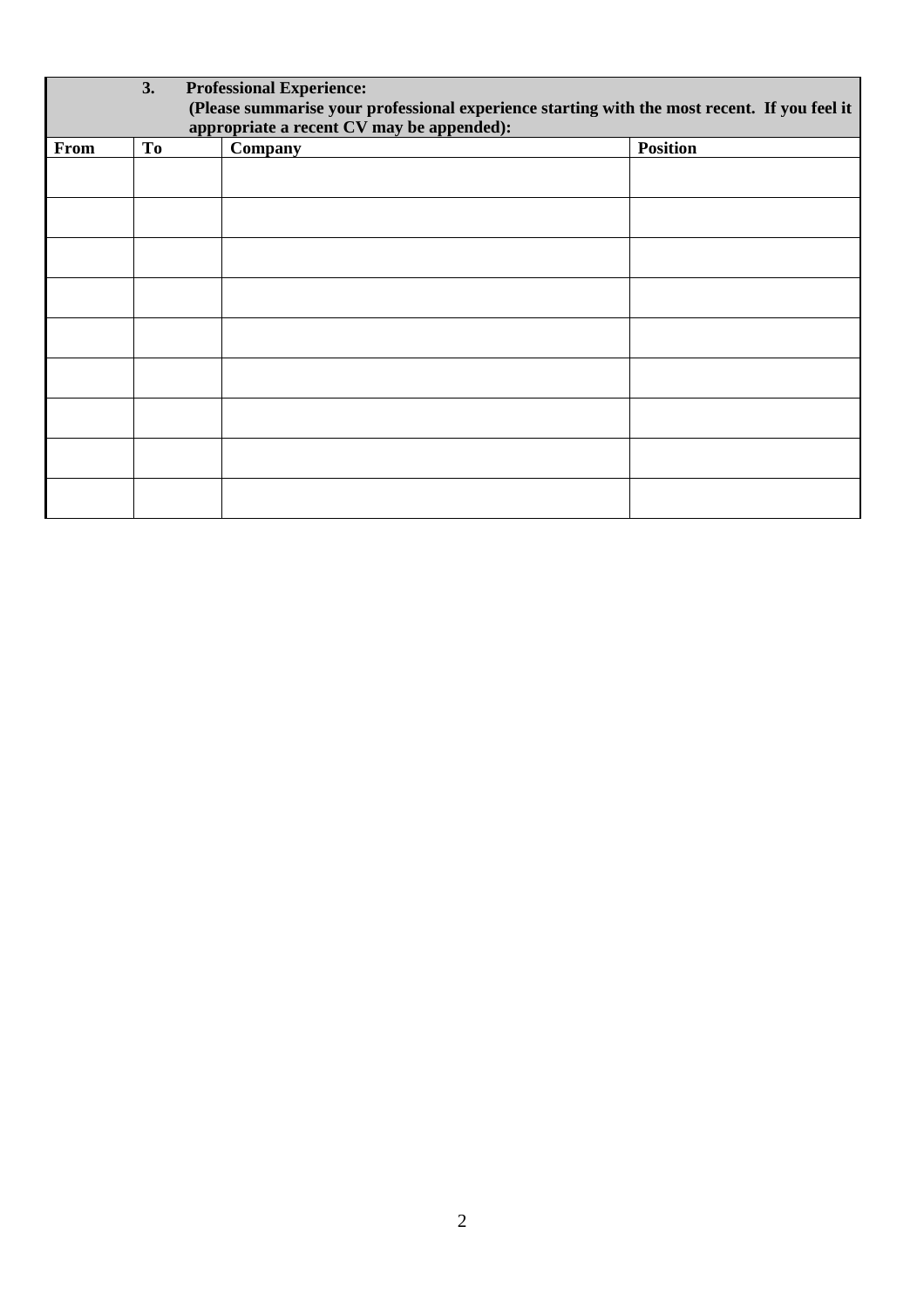| $\boldsymbol{4}$ . | Please describe how you have achieved a minimum of ten years' experience in dealing with<br>Construction Contracts after admission into your primary professional body                            |
|--------------------|---------------------------------------------------------------------------------------------------------------------------------------------------------------------------------------------------|
|                    |                                                                                                                                                                                                   |
|                    |                                                                                                                                                                                                   |
|                    |                                                                                                                                                                                                   |
|                    |                                                                                                                                                                                                   |
|                    |                                                                                                                                                                                                   |
|                    |                                                                                                                                                                                                   |
|                    |                                                                                                                                                                                                   |
|                    |                                                                                                                                                                                                   |
|                    |                                                                                                                                                                                                   |
|                    |                                                                                                                                                                                                   |
|                    |                                                                                                                                                                                                   |
|                    |                                                                                                                                                                                                   |
| 5.                 | Please provide details of how you can demonstrate a good working knowledge of the Forms<br>of Contract used in the Irish Construction Industry, including the Suite of Public Works<br>Contracts. |
|                    |                                                                                                                                                                                                   |
|                    |                                                                                                                                                                                                   |
|                    |                                                                                                                                                                                                   |
|                    |                                                                                                                                                                                                   |
|                    |                                                                                                                                                                                                   |
|                    |                                                                                                                                                                                                   |
|                    |                                                                                                                                                                                                   |
|                    |                                                                                                                                                                                                   |
|                    |                                                                                                                                                                                                   |
|                    |                                                                                                                                                                                                   |
|                    |                                                                                                                                                                                                   |
|                    |                                                                                                                                                                                                   |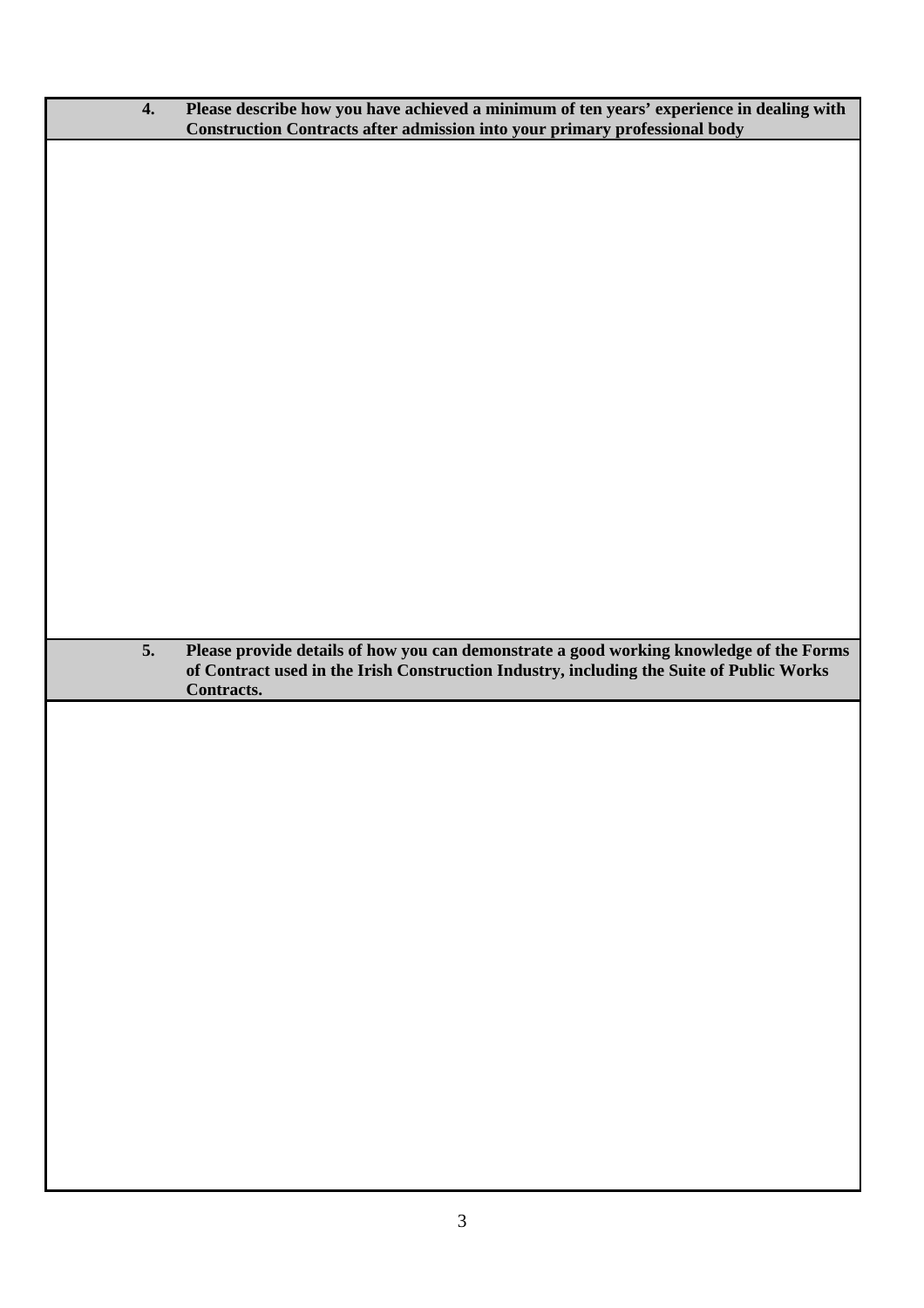| 6. | If you not have already done so in section 2 dealing with your qualifications, please<br>describe how you satisfy a requirement to have a post-graduate qualification in Legal<br>Studies. In addition please confirm that you are FCIArb or describe how you satisfy all the<br>requirements for that qualification.                                                                                                                                                                                                                            |
|----|--------------------------------------------------------------------------------------------------------------------------------------------------------------------------------------------------------------------------------------------------------------------------------------------------------------------------------------------------------------------------------------------------------------------------------------------------------------------------------------------------------------------------------------------------|
|    |                                                                                                                                                                                                                                                                                                                                                                                                                                                                                                                                                  |
|    |                                                                                                                                                                                                                                                                                                                                                                                                                                                                                                                                                  |
|    |                                                                                                                                                                                                                                                                                                                                                                                                                                                                                                                                                  |
|    |                                                                                                                                                                                                                                                                                                                                                                                                                                                                                                                                                  |
|    |                                                                                                                                                                                                                                                                                                                                                                                                                                                                                                                                                  |
|    |                                                                                                                                                                                                                                                                                                                                                                                                                                                                                                                                                  |
|    |                                                                                                                                                                                                                                                                                                                                                                                                                                                                                                                                                  |
| 7. | <b>Dispute Resolution Experience</b><br>Please describe how you can demonstrate a capacity to deal with and manage construction<br>disputes and to produce clearly written reasoned determinations which are compelling and<br>cogent. Please list your experience when acting as Arbitrator, Conciliator, Adjudicator or<br>Mediator and include separately such sample determinations as you think appropriate. If<br>you are a Construction Lawyer please list your experience and provide sample submissions<br>or pleadings drafted by you. |
|    |                                                                                                                                                                                                                                                                                                                                                                                                                                                                                                                                                  |
|    |                                                                                                                                                                                                                                                                                                                                                                                                                                                                                                                                                  |
|    |                                                                                                                                                                                                                                                                                                                                                                                                                                                                                                                                                  |
|    |                                                                                                                                                                                                                                                                                                                                                                                                                                                                                                                                                  |
|    |                                                                                                                                                                                                                                                                                                                                                                                                                                                                                                                                                  |
|    |                                                                                                                                                                                                                                                                                                                                                                                                                                                                                                                                                  |
|    |                                                                                                                                                                                                                                                                                                                                                                                                                                                                                                                                                  |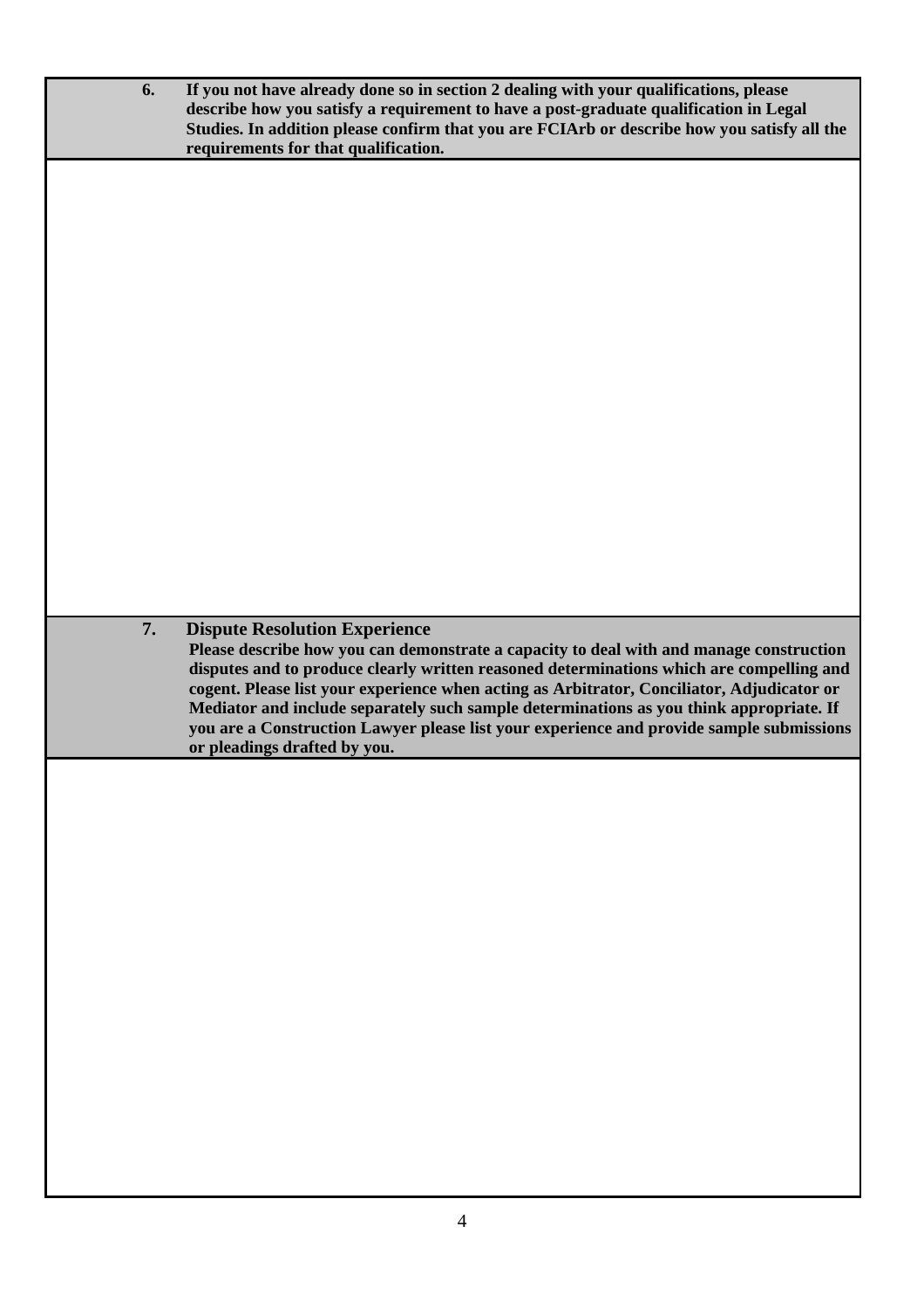#### **8. Declaration:**

I have read the course description accompanying this Application Form and I accept and understand the basis on which places will be allocated. I confirm that the information given on this form is true and accurate.

Signature: \_\_\_\_\_\_\_\_\_\_\_\_\_\_\_\_\_\_\_\_\_\_\_\_\_\_\_\_\_\_\_ Date: \_\_\_\_\_\_\_\_\_\_\_\_\_\_\_\_\_\_\_\_\_\_\_\_\_\_\_

[Please print this page, sign and date and return a scanned copy with your application form]